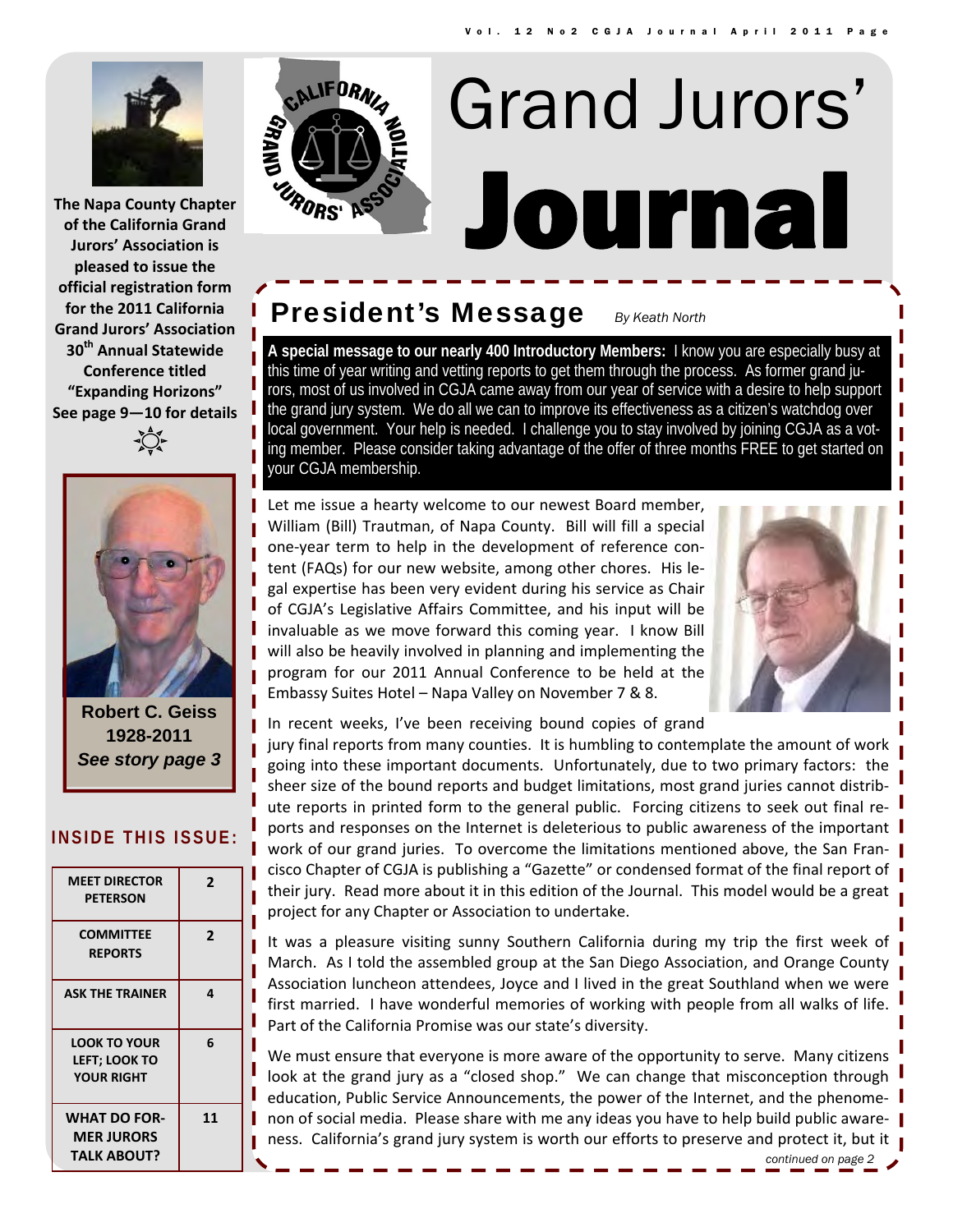## Meet Our Director Darrel Petersen



Darrel Petersen, a resident of Northern California's Humboldt County for the past 46 years, was born and raised in South Dakota. He and his lovely, energetic spouse, Patricia, have 5 children, 11 grandchildren and 5 greatgrandchildren.

Darrel brings to CGJA's Board of Directors a perspective of common sense, put into practice. That perspective emanates from his long and successful career as the Founder/Owner/Operator of a well-respected, medium-sized construction firm. He is accustomed to analyzing plans and budgets for small, medium and large commercial/industrial projects. His firm has been the lead contractor for the construction of lumber mills as well as shopping centers. According to Darrel, the principles involved are the same. His approach to each project, or challenge, involves careful planning coupled with the followthrough necessary for a successful completion. He is proud of the fact that he is known as a "doer."

Darrel served on the 2008-2009 and the 2009-2010 Grand Juries of Humboldt County. His work as a Director and active member of the Humboldt County Chapter gives him the background to help lead new members in the Northern Region into active local participation. Not one to settle for the status quo, Darrel is looking forward to helping build membership in CGJA. He hopes that his style of effective, personal communication will serve him well during his term as a Director.

*President's message continued from page 1* 

needs our promotional support as well. Donations gratefully accepted.

Finally, our colleague and Trainer Extraordinaire, Bob Geiss, has passed away. All who worked with Bob grew to appreciate him and will never forget his inimitable style. His good humor and succinct, often pithy, wit are the stuff of legend. We wish his family comfort and peace in this difficult time, and honor his commitment and sacrifice for the furtherance of our mission. Godspeed, Bob.

## Committee Reports

#### Membership Relations Committee By Dan Mufson, Chair A Note for Sitting Jurors: Some good reasons to join the CGJA

There are many reasons that people join CGJA individually and/or as a chapter.

The primary reason to join is that the CGJA is a statewide organization with an important goal – the support and improvement of the California Grand Jury system. **Please see our special offer at the end of this article.** 

You have served as a grand juror and have given your time and talents to make their county run more effectively. You can continue to serve your community by joining the CGJA and getting involved with our programs. We need your support and involvement in order to make sure the Grand Jury system in California continues to be effective and continues to grow. The CGJA is a 501(c)(3) non-profit organization with no paid officers or directors. We are an all-volunteer organization; all monies received are directed directly to the betterment of the California Grand Jury system.

Essentially the CGJA operates at two levels: statewide and locally through its affiliated chapters. The primary service we provide is to train most all of California's grand jurors. We also have a Legislative Affairs Committee that responds to sitting jurors' questions and monitors and responds to legislative activities concerning grand juries. These activities are most effectively performed at the statewide level.

Most of us begin our membership and organizational activities within our local chapter. If you don't have a chapter in your county, we can help you organize—just let us know of your interest. Several sitting jurors (Introductory Members) have already done so and have initiated their organization activities.

Last year we began to hold quarterly Regional meetings for the seven Bay Area chapters. It is a great opportunity for chapter members to meet and exchange ideas on common issues and programs. We now have other regional meetings in the planning stage.

#### **CGJA Scope of Activities – includes the following:**

**Individuals:** support the association via dues and volunteer activities

**Community/Chapter**: joining a chapter gives you a chance to continue relationships with former colleagues; to stay in touch regularly; to stay involved with community issues; to have a unique outlet for socialization and to continue your service to the community by activities such as:

- Public outreach to aid recruitment of new iurors
- 
- Update/refine the grand jury procedure manual
- Continuity/implementation review Social activities
- Provide the CGJA educational/recruitment DVD to Courts
- Grand Jury Awareness month activities Work with the Court to hold an informational meeting for the grand jury applicants

*Continued page 3*

- Local training/mentoring of jurors
-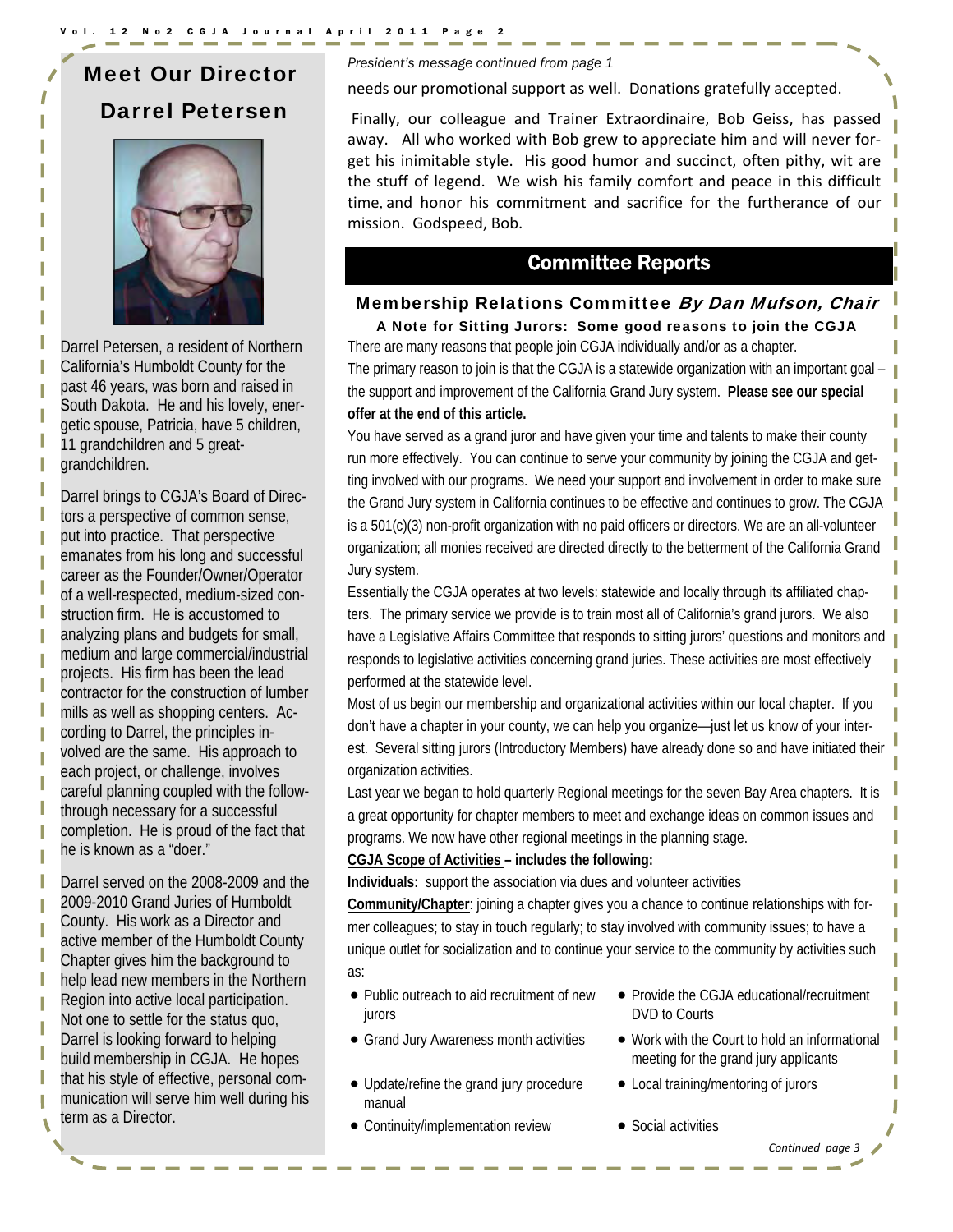#### **Bob Geiss** *By Jerry Lewi*

One of our most valued members, Bob Geiss of Orange County, passed away March 11 after a long and valiant struggle with cancer. Bob served on the 1998-99 Orange County Grand Jury. He chaired the Special Issues and Continuity Committee, was secretary for the Environmental and Transportation Committee, and served on the Editorial Committee. During his term, he authored five reports that were approved and published by the Grand Jury on a diverse series of topics relevant to county governance.

Bob served on the CGJA Board from 2002 to 2007, and has been a member and Chair of the Legislative Affairs Committee (quite an honor for a non-lawyer). In addition to being a trainer for many years, he also has served on the Training Committee. During his time as a Director, he initiated the move to reduce the size of the board from 24 to 12. Bob's service to CGJA was acknowledged as the recipient of the Angelo Rolando award in 2007. He was Treasurer of his local Friends of the Library organization and was a member of its executive board. He was also involved in transportation issues for California and served as a director of the Drivers for Highway Safety, an Orange County transportation forum.

Bob was a retired USAF officer and aerospace engineering manager. He earned undergraduate and graduate degrees from M.I.T., the Air Force Institute of Technology, and California State University.

On a personal note, I met Bob at the 1998 Annual Conference in San Diego when we were both new grand jurors. I spotted him because we were both wearing the same college class ring. We discovered we had graduated the same day in 1950. We joined the Board about the same time and were trainers for many of the same years. As trainers, we became somewhat interchangeable as we both taught Continuity and Report Writing. Bob had a way of cutting quickly to the key point in any discussion and bringing everyone quickly to a consensus, with humor and without offending anybody. He must have been a great grand juror with those qualities. It is ironic to me that I, along with many of us, last saw Bob at the recent Annual Conference in San Diego, the city where we met.

#### From Dianne Hoffman, Director and Treasurer of CGJA from Orange County

He was a devoted aviator flying Grumman Tigers. He flew solo across the US from CA to the East Coast and back at least once. He often flew to training venues. He served on the Board of Directors of the Orange County Grand Jurors Association. Bob was instrumental in activating a dormant Tracking and Implementation Process for Responses to Grand Jury Reports in 2000. I met Bob during an election of CGJA in 2003 and he, Jack Zepp and I became close. Jack and Bob were just a couple of passionate flyers and they had the most amazing stories to share with a newbie.

#### Comment from Bill Trautman, Chair, Legislative Affairs Committee

We lost another icon in the Grand Jury world. Bob was an immense fountain of knowledge about Grand Jury law, lore and experience which he was always so generously willing to share. He participated in our LAC (and training) activities literally to the end. See page 5 for an example of his work. We will be forever grateful for having Bob with us for so long and his legacy will live on in the excellence of the work we continue to do for the California Grand Jury system.

*Membership continued from page 2* 

Public outreach to aid recruitment of new jurors

**Regionally**: We have begun to meet regularly to share ideas and solve common problems.

- 
- Training of new jurors in most California counties Publications such as *Grand Jury Law Compendium*, procedures
	- Web page with focused Google search engine and grand jury news
		- Social media
- Legislative Affairs committee to monitor legislative activity and provide the help-desk
- Excellence in Reporting Awards and the Grand Jury Achievement Report

• Coordination of support activities

**CGJA Committees for state service**: for those who want a broader experience there are committees and activities to support the CGJA Mission and purpose:

**CGJA Board of Directors**: those members who are completely out of control, and who can't get enough abuse at home, can serve on the CGJA Board of Directors and have the opportunity to deal with their fellow Directors who are usually cranky and otherwise set in their ways!!

**An April Membership Special**: The CGJA is offering a special opportunity for you to join as a Voting Member NOW! This offer is open to any juror currently serving on a grand jury in any of the 58 counties, including those who had already registered as IM. If you join within April, we will offer an extension of your membership from April 2011 until September 2012.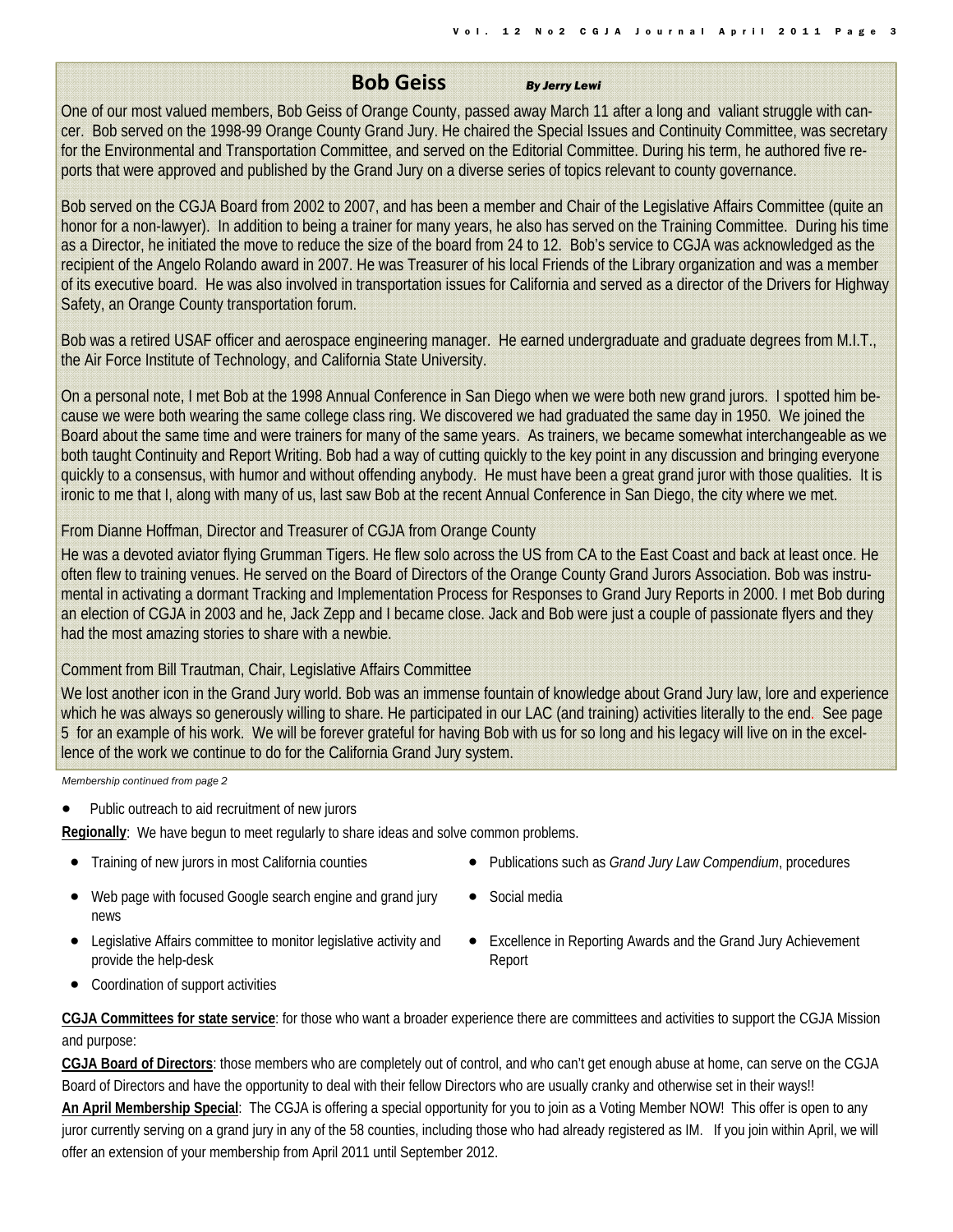## Ask the Trainer Ask the Trainer Ask the

This is another in a series of articles aimed at current jurors, especially those who have taken advantage of our new Introductory Membership (IM). We will attempt to remind you of key issues on a timely basis. Please remember the following: Any trainer is happy to try to answer specific questions in their area of expertise and may be contacted by using the information in Tab 10 of the training manual; you may not take any response as legal advice; and frequently you should contact your local legal advisors to answer questions. Please submit questions to me or the Journal Editor *for future responses*

*Marsha Caranci CGJA Training Chair*

### Final Report Approval *By Jerry Lewi and Bette Flick*

Hopefully, by now your grand jury has released some final reports. June 30 is looming on the horizon when you will be finished with your year of service and will not be able to release any more of them. In the last issue we reminded you of some report writing tips. To assist you in taking the final draft to a fully‐approved, released report, here is a check list of all the steps required to do that:

- 1. Draft completed by Investigative Committee
- 2. Final Verification Review (FVR) with subject of investigation not required but highly recommended. You must have interviewed the subject of the investigation, but the FVR is optional
- 3. Fully reviewed by Editorial Committee
- 4. Review by full panel with minimum of 12 votes approving for release (8 in 11-member body) **Note**: Some juries take the above two steps in reverse order which is fine as long as it conforms to your own rules of procedure
- 5. Legal review by County Counsel (or your primary legal advisor) and Presiding or Supervising Judge
- 6. Release of report to any entity for which a response is required (must be two business days before release to public)
- 7. Release to public and press. As a minimum, copies should go to at least the county, local libraries and other forums for public distribution. Consider using a press release.
- 8. Arrange for the report to be posted on your grand jury website

Now the fun starts: watch for comments from agencies and officials in the press and be prepared to take appropriate follow-up action per our article on Continuity in the September 2010 issue.

### Mid-year Review of Grand Jury Budgets

*By Karen Jahr, Retired Shasta County Counsel & CGJA Trainer* 

Spring is when most County Administrative Officers (CAOs) are reviewing this fiscal year's revenues and ex‐ penditures in order to prepare next fiscal year's proposed budget. Because the counties depend to a large extent on state funding, and the state coffers are pretty well depleted, it is likely that most, if not all of California's counties will be cutting their budgets for this coming year, and many of them will be making across‐the‐board cuts.

It is important for the grand jury to find out as soon as possible what its budget outlook is for next year; this in‐ formation should be available from the CAO's office or

the Auditor's office. If a budget cut is contemplated for your grand jury, you should review your jury's expendi‐ tures over the past three years or so to determine if, with the proposed cuts, there will be sufficient funding for next year's grand jury to conduct its business. If it looks like the cut will be too great, you will need to persuade the CAO that your budget should get special considera‐ tion. The grand jury should think about consulting with the County Counsel (or the deputy who provides legal services to the grand jury) and the presiding or supervising judge about how to talk to the CAO about increasing your budget; these advisors could be of real help in pleading your case to the CAO.

Your conversation with the CAO should take place as soon as possible. Paying for government services is a zero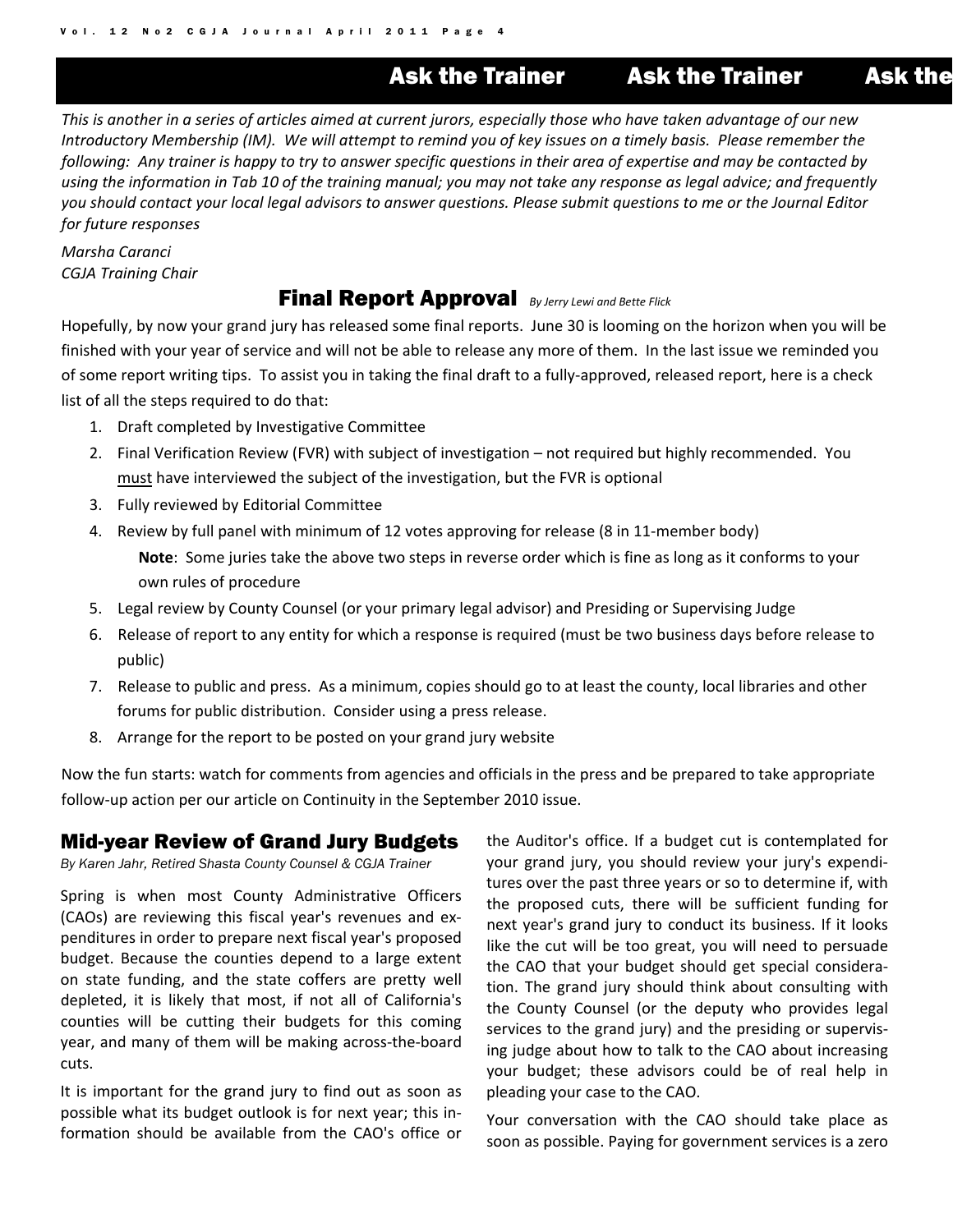## **Trainer Ask the Trainer Ask the Trainer**

#### *Continued from page 4*

sum game and any additional money for the grand jury has to come from some other county program, so you want to make sure the CAO has the grand jury's needs in mind when the proposed budget is being drafted.

If, despite your best efforts, the CAO's recommended funding for the grand jury is inadequate, you can ap‐ peal your budget to the board of supervisors during its

budget hearings, which usually are held in August. But keep in mind that the board usually follows the CAO's budget recommendations, so your best bet for getting adequate funding for next year's grand jury is to get to work now with your CAO.

This activity is a good example of one version of the CGJA Golden Rule of Continuity, which is: Do unto your succes‐ sor as you wish your predecessor had done unto you.

#### ▚▚▚▚▚▚▚▚▚▚▚▚▚▚<del>▚</del>▚▚▚▚▚▚▚▚<del>▚</del>

Editor Note: As a further tribute to Bob Geiss, we are reprinting a memo he wrote February 26, 2009 to members of *the Training Committee. The memo is self‐explanatory.*

#### Subject: Findings in Grand Jury Reports

I have been asked to help define "Findings" as pertains to grand jury reports. Fortunately, the California Supreme Court has helped in this regard by presenting their view of findings in the McClatchey Newspapers decision rendered in 1988 ( I'll omit the cite but trust me on this). The Supremes went to some length describing the difference between facts (evidence) and findings and the rule about disclosing raw evidentiary material. I am in debt to Jack Zepp for some of this discussion.

For the purpose of coming up with a standard "definition" of findings, we more or less hit on it last year when we de‐ fined findings first as: " 'findings' refer to statements which bridge the analytic gap between raw evidence and the ultimate decision". In this case I assume that the ultimate decision is the recommendation(s) the grand jury derives from the findings. The Court went on, "...mere recitation of evidence does not constitute a finding". The Court held that Penal Code §933 implicitly calls for a grand jury to distill conclusions from the evidentiary materials gathered during its investigation before it by determining credibility of testimony, drawing inferences, and resolving conflicts.

The Supremes were very specific in stating that grand jury secrecy is the rule and openness the exception when it comes to raw evidentiary materials. The Supreme Court recognized in 1988 that the Legislature's intent was to permit the disclosure of raw evidentiary material in three instances: 1) by court order; 2) when an indictment is returned; and 3) data gathered by one grand jury may be disclosed to a succeeding grand jury. There is a lot of discussion as to what actually is considered "raw evidentiary data" in a grand jury investigation of civil (*versus* criminal) matters. But that's a topic for another paper.

So, for the purposes of training seminars I submit that our definition of Findings be used as "statements which bridge the analytic gap between raw evidence and the ultimate decision (recommendation)". Further, "Mere recitation of evidence does not constitute a Finding."

#### Bob Geiss

## CGJA Committee Reports, Chapters Reports and Chapters in the News

#### **2011 Training Schedule**

*By Marsha Caranci, Chair, Training Committee* The 2011 Regional Seminar Training Program has been set and posted on the CJGA website. This year will see a revised curriculum that we believe will provide better, more comprehensive training. A number of on-site training sessions will also be conducted from mid-June to early August. Please visit our

website for more information or contact me at Caranci@aol.com for more information.

#### **Angelo Rolando Memorial Award**

*By Joann Landi, Committee Chair*  Each year the CGJA honors a member for outstanding service to our organization. The award is presented at the Annual CGJA Conference. This year the Conference will

be held November 7-8 in Napa. It is now time to begin the "search" for the person to be nominated for the award. We look to the members of CGJA to nominate members they consider worthy of receiving this prestigious award. Nominations will be accepted for consideration by the Angelo Rolando Memorial Award Committee until August 30, 2011. Nominations may be submitted via postal mail or email.

In arriving at a decision to nominate some-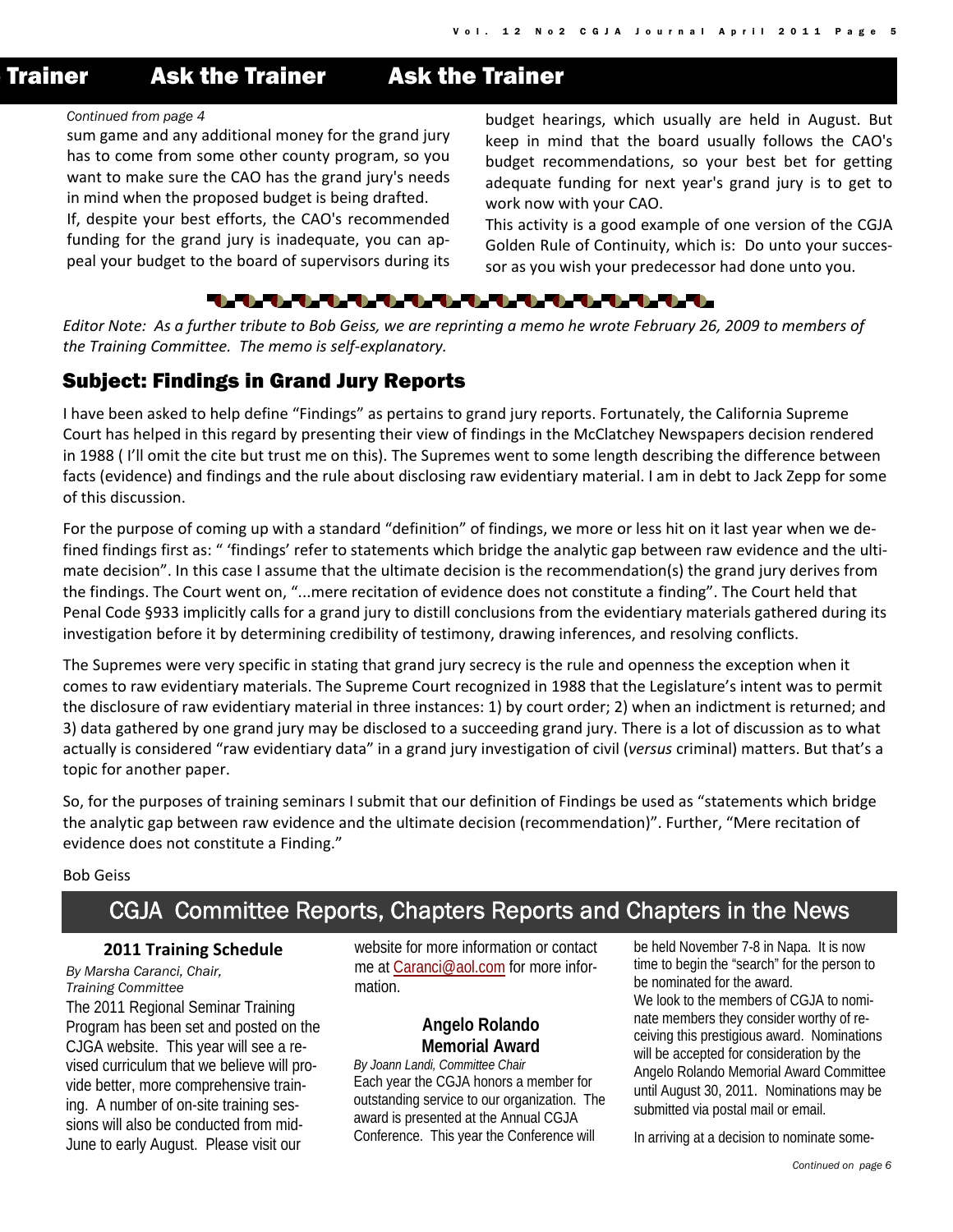## CGJA Committee Reports, Chapter and Associations Reports and News

#### *continued from page 5*

one you believe deserving, please consider that this award is for past service and not for anticipated service in future years. Some factors you may wish to consider:

- Substantive participation at both the state and county level in support of CGJA goals and objectives.
- Has demonstrated exceptional leadership skills and is unusually effective in accomplishing projects.
- A nominee must be a current member of CGJA. There will be no multiple awards.
- The currently serving CGJA president is not eligible to receive this award in that year.
- Past recipients are not eligible for renomination.

If you have any questions regarding the nomination process, feel free to call or email me:

Joannelandi@aol.com or 650-365-4184.

#### 1.1.1.1.1.1.1.1.1.

#### **News from the Grand Jurors Association of Orange County**

#### *By Joe A. Moreland, President*

After a rather bleak recruitment period for the 2011-2012 Orange County Grand Jury, the Court extended the application deadline by 30 days. The additional time (and redoubled recruitment efforts) produced positive results and more than 190 applications were received.

The Associations Quarterly luncheon attracted over 60 attendees including representatives from the San Diego and San Bernardino Grand Jury Associations. Also in attendance were CGJA President Keath North and Public Relations Director Jerry Lewi. The guest speaker, Reed Royalty, President of the Orange County Taxpayers Association, discussed California budget problems and proposed solutions.

With regret, I report the passing of Bob Geiss on March 11, 2011. Bob was a well-known advocate and spokesperson for the California Grand Jury System and served on the 1998-1999 Orange County Grand Jury. His expertise and boundless energy will be sorely missed.

#### **Grand Jury Achievements** *By Jerry Lewi*

To stimulate all to submit entries for the Grand Jury Achievement Report, following is a submittal by Victoria Draper, Foreperson of the 2009-2010 San Diego Grand Jury and a new CJGA trainer. From time to time we will print good examples in the Journal, hoping you may find even better candidates. We believe documenting all effective grand jury reports is important to keep the important work of grand juries before the general public.

| Date of<br>Report | 5/30/07 | County | San Diego                                              | Title of<br>Report | <b>Replace Las Colinas Now!</b>                                                                                                                                                                                                                                                                                                                                                                                                                                                                                                                                                                                                                          |
|-------------------|---------|--------|--------------------------------------------------------|--------------------|----------------------------------------------------------------------------------------------------------------------------------------------------------------------------------------------------------------------------------------------------------------------------------------------------------------------------------------------------------------------------------------------------------------------------------------------------------------------------------------------------------------------------------------------------------------------------------------------------------------------------------------------------------|
|                   |         |        | geous one given the angry response from the community. |                    | Beneficial Outcome: The 2006-2007 Las Colinas Report brought into view a long overdue<br>need for a new women's prison to be built. We only have one in San Diego County. The<br>conditions were not good and with extreme overcrowding. There was a huge negative reac-<br>tion from the community of Santee where the prison was located and will remain because of<br>the availability of land owned by the County via eminent domain. The 2007-2008 Jury did a<br>follow up report. The end result of these two Juries' work is that construction of a new<br>women's prison will begin in January, 2011. This decision to move forward was a coura- |

This format is the new, simple, format that can be downloaded from our website by clicking on the box marked *Download Grand Jury Achievement Forms* on the home page, and then clicking on *Short Form*.

#### **Look to Your Left; Look to Your Right** *By: Beate Boultinghouse*

Look to your left. Look to your right. I am sure you see at least one member of your local CGJA chapter who would be an excellent person to represent you at the state level. Or maybe that person is you.

 Each year, the two year term of six members of the twelve member board of the California Grand Jurors' Association expires. The only qualification the person(s) you nominate must meet is that they be a member in good standing with the CGJA. Please take time to seriously consider who could best represent you and others on the board and then submit their name--all nominations must be received by July 1. They will then be approached by the Nominations-Elections Committee (NEC) and if they are agreeable, their names will be placed on the ballot to be voted upon. Under the guidance of NEC committee chair Dan Mufson, the committee members Lew Avera, Meredith Avery, Beate Boultinghouse, Ray Frisbie, Darrel Petersen, and tellers Wilda Davisson, Joe Moreland, and Irene Stidston are prepared to gather the names you suggest be placed on the ballot as nominees. It will prepare ballots and mail them to the voting members of the CGJA. To be eligible to vote you must be a member in good standing on July 31. Completed ballots will then be mailed to the League of Women Voters for the official tally.

 The results of the election will be announced to the membership at the annual conference to be held in Napa November 7 and 8 this year.

What can you contribute to this process? Again look to your left, look to your right ... give the names of people you would like to represent you to any of the members of the NEC committee. Your job is done. Done that is, until the ballots come to your mailbox. It is then your opportunity to say who you wish to speak for you and represent you in the CGJA.

Thank you all for doing your part in making the organization the best it can be.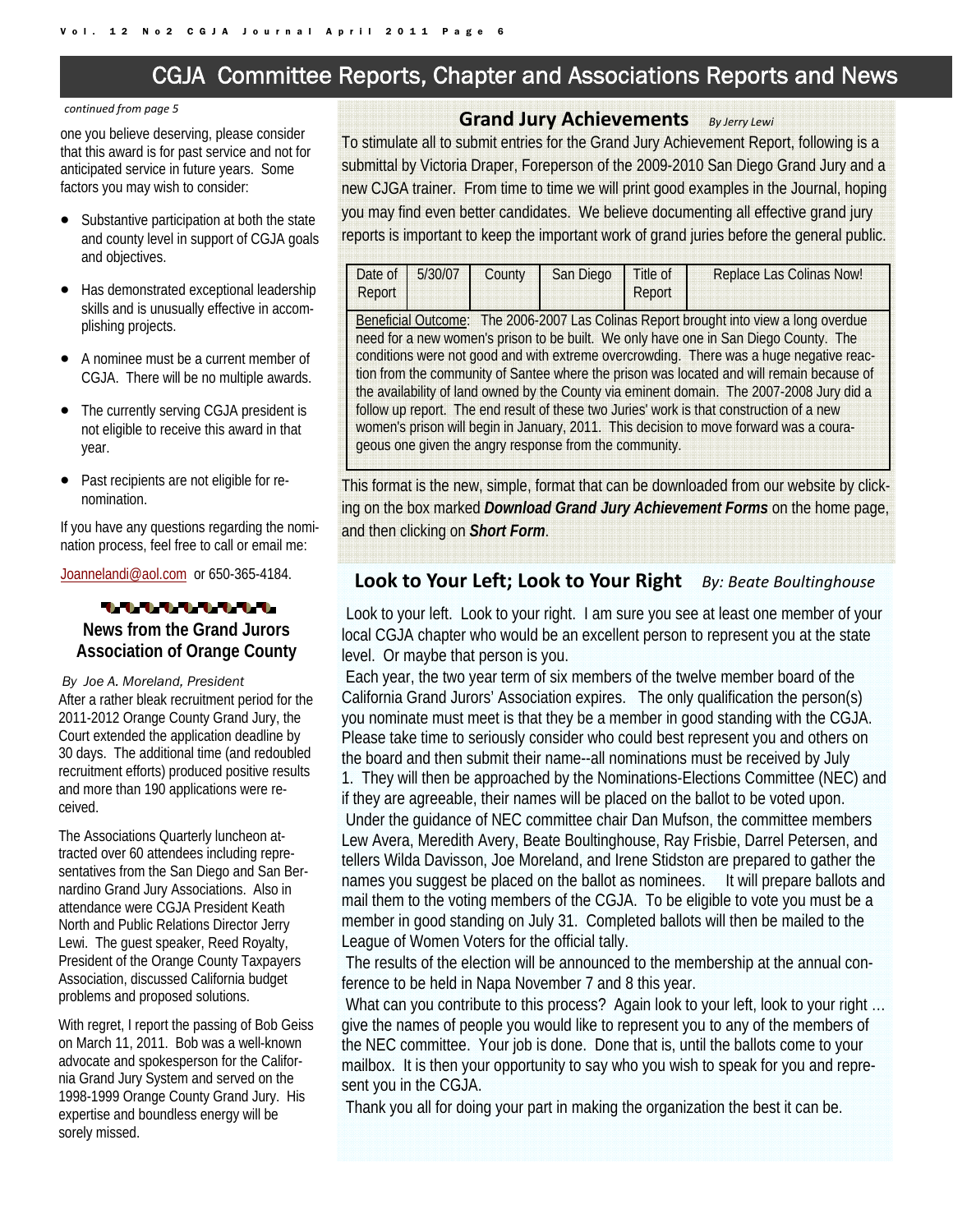## CGJA Committee Reports, Chapter and Associations Reports and News

#### **SAN BERNARDINO COUNTY GRAND JUROR'S ASSOCIATION**

*By Burrel Woodring, President*

**Assemblyman Col. Paul Cook** (R-65th), last year sponsored AB 1906, a bill that would empower San Bernardino Superior Court Judges to impanel a second county civil grand jury if the need arose. I think this legislation started out to solve a problem, but its intent was sidetracked. Even though AB 1906 is chaptered and has some good sections, it is still basically a duplication of authority the courts always have under Penal Code Sections 888-945.

Unfortunately the general public does not fully understand the powers and limitations of a civil grand jury. Their first rule is that a civil grand jury operates under a veil of complete secrecy. For example, what would happen if under AB 1906, that second civil grand jury investigates the same case as the other regular civil grand jury? The existing code states that each civil grand jury sets its own agenda and AB 1906 does not address this. Also, the AB 1906 civil grand jury has no indictment powers and is appointed by the superior court from the regular jury rolls. What is different is that an AB 1906 civil grand jury "my serve for a term as determined by the presiding judge. . ." and may be discharged at any time.

In my opinion, this second civil grand jury will cause more problems than it will solve. Col. Cook has stated that current civil grand jurors "are often outgunned with complex cases, etc." How does he know this? After all the civil grand jury agendas are supposed to be confidential. In his defense, and he really doesn't need a defense, I understand that he introduced this legislation at the request of the San Bernardino Board of Supervisors. Remember, this is the same board that has consistently ignored the reform recommendations that several civil grand juries have presented to them. Unfortunately he did not, to my knowledge, consult or request the suggestions of any past or present San Bernardino County Grand Juror. That's kind of like the fox asking how to get into the chicken house.

 A civil grand jury can only make public recommendations in its reports to the Board of Supervisors. However, these are only recommendations. The Supervisors have no obligation to follow up on those recommendations. Granted the Board has to make an official response within 90 days, but they can then file the recommendations away and forget them. A regular civil grand jury can also make accusations about public officials to the District Attorney and unless it is an official accusation, they can also be ignored. If Col. Cook wants to make some more changes, I suggest that he look into this section of the criminal codes.

For better or worse, AB 1906 is now the law of the land. Its success will be determined by how it is used. Col. Cook's concerns about the problems in San Bernardino County are justified. He is to be commended for using his legislative powers in an attempt to help solve them.

**\*\*\*\*\*\*\*\*\*\*\*\*\*\*\*\*\*\*\*\*\*\*\*\*\*\*\*\*\*\*\*\*\*\*\*\*\*\*\*\*\*\*\*\*\*\*\*\*\***

With much sadness, we must report the untimely death of Brad Kuiper. Brad was a member of the 2003-2004, 2005-2006, 2009-2010 and a holdover for the 2010- 2011 San Bernardino County Grand Juries. Brad was Foreman in 2005-2006. I think one of the one things Brad was most proud of was the 2005-2006 Interim Report on the air ambulance service problems in Apple Valley. As Foreman, he was instrumental in investigating and writing about that medical transportation problem.



#### Getting the Word Out *By Beate Boultinghouse*

When they write stories about topics the San Francisco civil grand jury has investigated, local papers such as the *Chronicle*, the *Examiner*, and the *Bay Guardian* often give credit to the jury for having addressed the matter in a report, occasionally citing the specific report. The *New York Times* in its Bay Area section will do the same. However, none of these mentions explain the Civil Grand Jury (CGJ), what its function is, the difference it makes in our communities, and how to become involved.

In 2009 San Francisco's sitting CGJ decided to take matters into their own hands. They published a tabloid sized newspaper and had 80,000 copies inserted in the Sunday *Examiner* here in San Francisco. Numerous applicants for the subsequent jury told us that they learned about the jury when they read *The Gazette*.

The success and reach of this publication far surpassed expectations. We in the San Francisco Chapter of the California Grand Jurors' Association (SFCCGJA) saw the opportunity to use this as a vehicle for education, recruitment, and informing the public of what it is the jury does. If this effort was

left to future juries, they might not be able to find the time with everything else on their plates. The SFCCGJA decided to take the task on.

What can you find in the annual publication of the *San Francisco Grand Jury Gazette*?

- A page explaining California's grand jury system and how the jury works.
- A letter from the president of the SFCCGJA giving an overview of the works this organization does.
- The outgoing CGJ foreperson's letter about her experience and the benefits of serving on the civil grand jury.
- A recap of each of the reports published by the previous sitting grand jury with links to find each of the entire reports on line.
- An article about the effects of previous reports on the citizenry of the city.
- Quotes and historical tidbits about the civil grand jury
- Who qualifies to serve and how to apply?
- A request for investigation form that anyone may submit to the CGJA

#### **How does it get funded?**

Based on the success of the original publication in recruiting applicants to the grand jury, I, as president of the local chapter of the CGJA, went to the CEO and the Presiding Judge to explain the efforts put into the publication, the outreach results, and the benefits to the courts and jury. They agreed to pay the \$4500 in printing costs.

#### **Who prints and publishes it?**

The *Examiner* is a local tabloid-sized daily paper with a circulation of about 200,000 in the San Francisco area. At no cost to us, they inserted the *San Francisco Grand Jury Gazette* in 130,000 Sunday papers distributed in San Francisco in January during the kick off of our outreach program.

#### **Who writes the materials in the**  *San Francisco Grand Jury Gazette***?**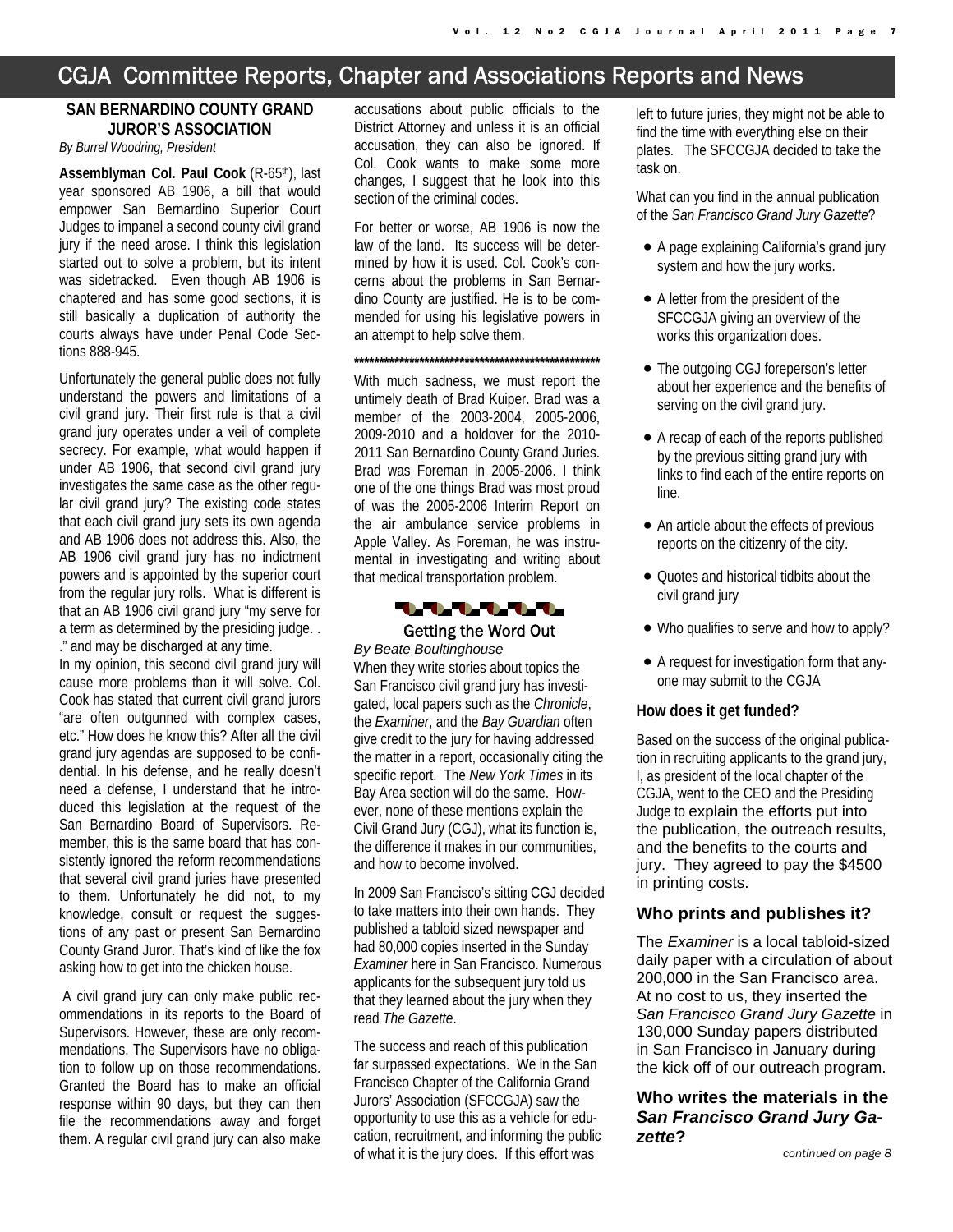#### **California Grand Jurors' Association Balance Sheet (Unaudited)** As of December 31, 2010 Total

| <b>ASSETS</b>                                |    |            |
|----------------------------------------------|----|------------|
| <b>Current Assets</b>                        |    |            |
| <b>Bank Accounts</b>                         |    |            |
| 1000 General Fund                            |    |            |
| 1001 Checking                                |    | 10.700     |
| 1002 Savings Account                         |    | 30,000     |
| 1009 Restricted Funds                        |    | $-30,000$  |
| Total 1000 General Fund                      | \$ | 10,700     |
| 1050 Reserve funds                           |    |            |
| 1051 Training Reserve                        |    | 25,000     |
| 1053 J. Zepp Fund                            |    | 5,000      |
| Total 1050 Reserve funds                     | \$ | 30,000     |
| <b>Total Bank Accounts</b>                   | \$ | 40,700     |
| <b>Accounts Receivable</b>                   |    |            |
| 2000 Accounts Receivable                     |    | 0          |
| <b>Total Accounts Receivable</b>             |    | $\bf{0}$   |
| <b>Other Current Assets</b>                  |    |            |
| <b>Total Other Current Assets</b>            |    | $\bf{0}$   |
| <b>Total Current Assets</b>                  | S  | 40,700     |
| <b>Fixed Assets</b>                          |    |            |
| 2900 Property and Equipment                  |    |            |
| 2910 Equipment                               |    |            |
| 2911 Fixed Assets                            |    | 13,800     |
| 2951 Accumulated Depreciation                |    | $-10, 100$ |
| <b>Total 2911 Fixed Assets</b>               | S  | 3,700      |
| Total 2900 Property and Equipment            | \$ | 3,700      |
| <b>Total Fixed Assets</b>                    | \$ | 3,700      |
| <b>TOTAL ASSETS</b>                          | s  | 44,500     |
| <b>LIABILITIES AND EQUITY</b><br>Liabilities |    |            |
| <b>Current Liabilities</b>                   |    |            |
| <b>Total Accounts Payable</b>                |    | 0          |
| <b>Total Credit Cards</b>                    |    | 0          |
| <b>Total Current Liabilities</b>             |    | 0          |
| <b>Total Liabilities</b>                     |    | o          |
| Equity                                       |    |            |
| 2310 Retained Earnings                       |    | 37,500     |
| Net Income                                   |    | 7.000      |

**Total Equity** 44,500 s TOTAL LIABILITIES AND EQUITY 44,500 Tuesday, Jan 18, 2011(Figures rounded to nearest \$100)

#### **Summary of Board Action** *By Joann Landi*



**February 20, 2011**  Ratified Presidential appointment of Bill Trautman for a one year special term on the Board of Directors. **March 22, 2011** 

Amended Bylaws to accommodate Introductory Membership.

Amended Bylaws to allow ex-county counsels, district attorneys, and judges who have a role in advis-

ing grand juries to be voting members of CGJA. Approved MRC recommendation to offer 3 month extension to Introductory

Members who convert to voting members. Engaged mailbox service in Sacramento for grant application and other limited use.

Approved Journal article regarding how CGJA can assist grand juries.

#### **California Grand Jurors' Association** Budget vs. Actuals: APPROVED 2010 BUDGET - FY10 P&L January - December 2010 (Unaudited)

|                                                 | Actual     | <b>Budget</b> |
|-------------------------------------------------|------------|---------------|
| Income                                          |            |               |
| <b>Total 3000 Administration income</b>         | 642.96     | 600.00        |
| Total 3200 Finance Committee Income             | 1,478.63   | 1,200.00      |
| Total 3400 Membership Committee Income          | 6,590.00   | 6,500.00      |
| <b>Total 3600 Annual Conference Income</b>      | 11,640.00  | 13,579.00     |
| <b>Total 3700 Public Relations Income</b>       | 410.00     | 0.00          |
| Total 3800 Publications and Merchandise         | 5,004.00   | 5,695.00      |
| Total 3900 Training Income                      | 77.202.62  | 76,000.00     |
| <b>Total Income</b>                             | 102,968.21 | 103,574.00    |
| <b>Expenses</b>                                 |            |               |
| <b>Total 4000 Adminstration</b>                 | 4,898.14   | 5,456.00      |
| <b>Total 5000 Finance Committee Expenses</b>    | 2,194.67   | 1,666.00      |
| Total 6000 Membership Committee Expenses        | 547.40     | 1,845.00      |
| Total 7000 Other Work Groups Expense            | 43.57      | 30.00         |
| <b>Total 7500 Annual Conference Expenses</b>    | 10,133.21  | 11,500.00     |
| Total 7800 Publications and Merchandise Expense | 4,299.81   | 4,727.00      |
| Total 8000 Public Relations Committee           | 3,117.42   | 4,283.00      |
| Total 9000 Training Committee Expenses          | 70,169.65  | 76,000.00     |
| <b>Total Expenses</b>                           | 96,003.87  | 106,107.00    |
| Net Income                                      | 6,964.34   | $-2,533.00$   |
|                                                 |            |               |

#### *Getting the word out continued from page 7*

A committee of six including the foreperson from the previous jury gathers synopses of the reports from the outgoing jury which are to be included in the paper. The foreperson and the president of the SFCCGJA each contribute a piece about their experience. The information about the history of the grand jury, how to apply, how to submit a complaint are all obtained from the web. Two editors then comb through the writings to correct any spelling, syntax, or grammatical errors as well as to fact check.

#### **Who formats the paper?**

We are fortunate to have a person in the publicity department of the Superior Courts in San Francisco who has the software to lay out the paper before we submit it to the *Examiner*.

We are grateful to the 2008-2009 Civil Grand Jury for coming up with this idea, and to the *Examiner* for working with us. We appreciate that the CEO of the courts, the Presiding Judge, and the Chair of the Judges Committee have supported our efforts in educating the people of San Francisco about the Civil Grand Jury. We look forward to working with even better informed citizens of the City and County of San Francisco.

### 111111111

**Kern County Chapter** *By Larry Walker, President* The Kern Chapter has been slowly trying to reinvigorate its membership and is actively recruiting new members. In January we held elections and downsized the board of directors from 12 to 9; a new slate of officers was then elected to serve until January 2013.

| Larry Walker  | President      | Margaret Mooney Treasurer |           |
|---------------|----------------|---------------------------|-----------|
| John Mainland | Vice-President | Arletta Norman            | Secretary |

At the CGJA State conference in October I talked to several individuals about ideas on how to get the media involved in the recruiting of new Jurors for the 2011-2012 grand juries. I have been very busy making appearances on local radio and television programs. On one conservative talk show I was given the opportunity to speak about the grand jury for twenty minutes and was also on one of the more popular morning shows for one hour. Each time the presentation prompted questions from the listening audience. We are presently working with a newspaper columnist on an article for the *Bakersfield Californian*. Hopefully, all of this will aid recruiting. We'll keep you posted.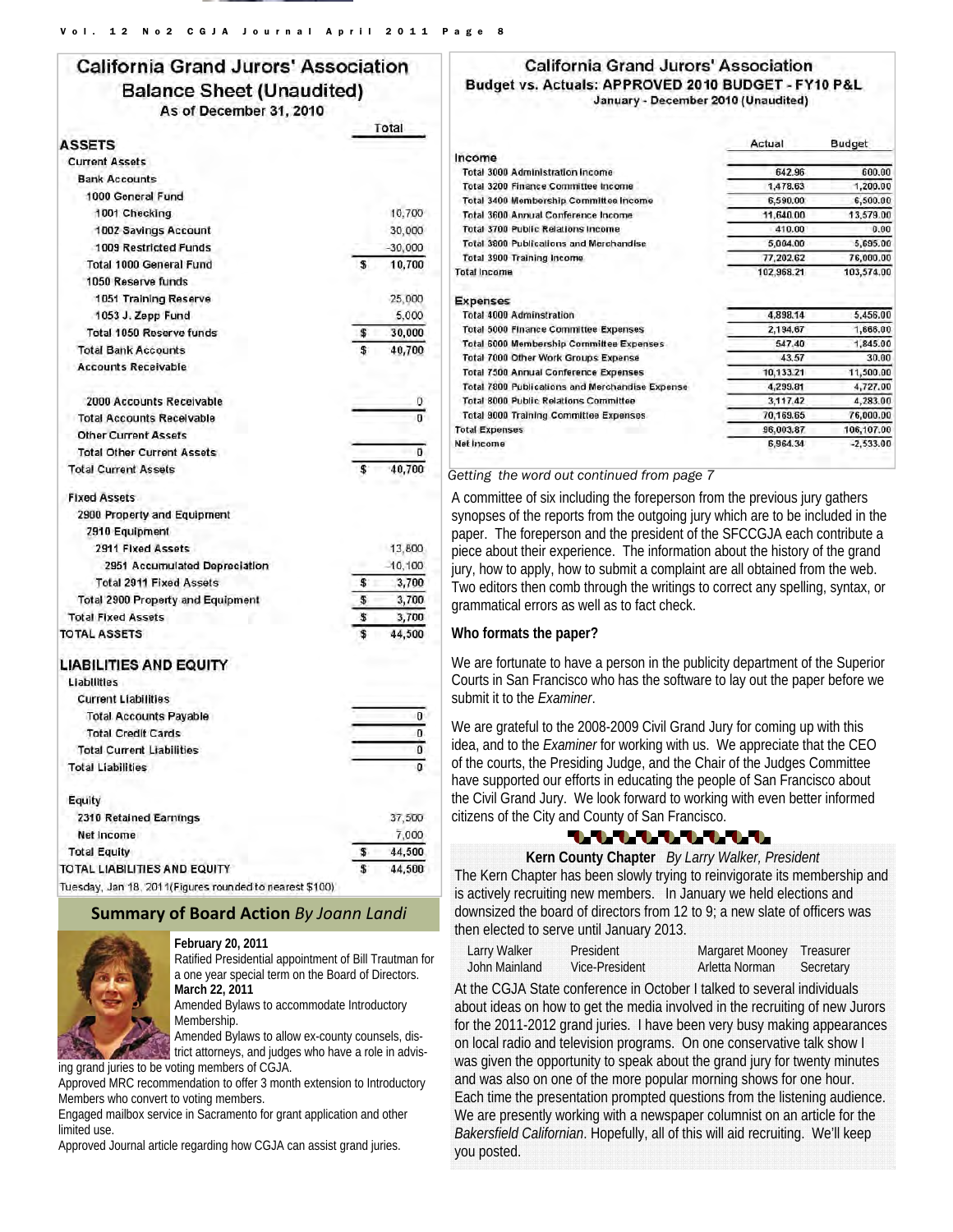

## California Grand Jurors' Association 30<sup>th</sup> Annual Statewide Conference **EXPANDING HORIZONS** November 7 & 8, 2011 **REGISTRATION FORM**

Embassy Suites Napa Valley, 1075 California Blvd, Napa, CA 94559 http://www.youtube.com/watch?v=rK8cyQDkBTs

| Address:             |                                                                                                                                                                                                                                       | City: ST: ZIP: |                         |         |
|----------------------|---------------------------------------------------------------------------------------------------------------------------------------------------------------------------------------------------------------------------------------|----------------|-------------------------|---------|
| County:              | Phone: Phone: Email:                                                                                                                                                                                                                  |                |                         |         |
|                      | Affiliation: CGJA Member CGJA Associate Member Introductory Member Chapter Member                                                                                                                                                     |                |                         |         |
|                      |                                                                                                                                                                                                                                       |                |                         |         |
|                      | Association Member Sitting Grand Juror Court Representative Other-Specify:                                                                                                                                                            |                |                         |         |
| <b>REGISTRATION:</b> | Conference Attendance<br>"Inc: Lunch on Nov 7, Break service, special reception with wine<br>"please note: full breakfast each day included with hotel reservation                                                                    | \$96.00*       |                         |         |
|                      | Total per person                                                                                                                                                                                                                      |                | $$96.00 \times$ =       |         |
|                      | Guest Lunch                                                                                                                                                                                                                           |                | $$36.00 \times$ =       |         |
|                      | DINNER on November 7, 2011 (inc: complimentary wine at table)                                                                                                                                                                         |                | $$45.00 \times 10^{-1}$ |         |
|                      | Dinner Choices: Herb Garlic Roasted Prime Rib au Jus #<br>Northwest Potlach Salmon with Pinot Grigio Sauce #<br>Risotto with Gorgonzola Cheese, Forest Mushrooms & Green Asparagus #                                                  |                |                         |         |
|                      | YES, I want to make an additional tax-deductible donation to help underwrite<br>conference costs"" in the amount of: www.www.www.www.www.www.www.www.www.<br>*** will be listed in conference program if received by October 10, 2011 |                |                         |         |
|                      | TOTAL PAYMENT (excluding hotel room, which attendees book directly with hotel)                                                                                                                                                        |                |                         |         |
|                      | Check enclosed payable to CGJA                                                                                                                                                                                                        |                |                         |         |
|                      |                                                                                                                                                                                                                                       | CVV:           |                         |         |
|                      | VISA/MasterCard:                                                                                                                                                                                                                      |                | Exp Date:               |         |
| Circle one           | 16 digits                                                                                                                                                                                                                             |                | 3 digits                | molvear |

Billing Address (If different from address on card):

Signature:

Mail completed form with payment to: 5645 Dartford Way, San Diego, CA 92120

Bonnie Kenk, Registration Chair 619-287-3449 narroted@cox.net

Date:

Diane Dame 'Shepp, Conference Chair, Information: P.O. Box 2398, Yountville, CA 94599 707-251-9826 diane dame shepp@gmail.com

> CGJA is a 501(c)3 non-profit, charitable organization. Tax ID #33-0079227 Visit our WEBSITE www.cgja.org for additional information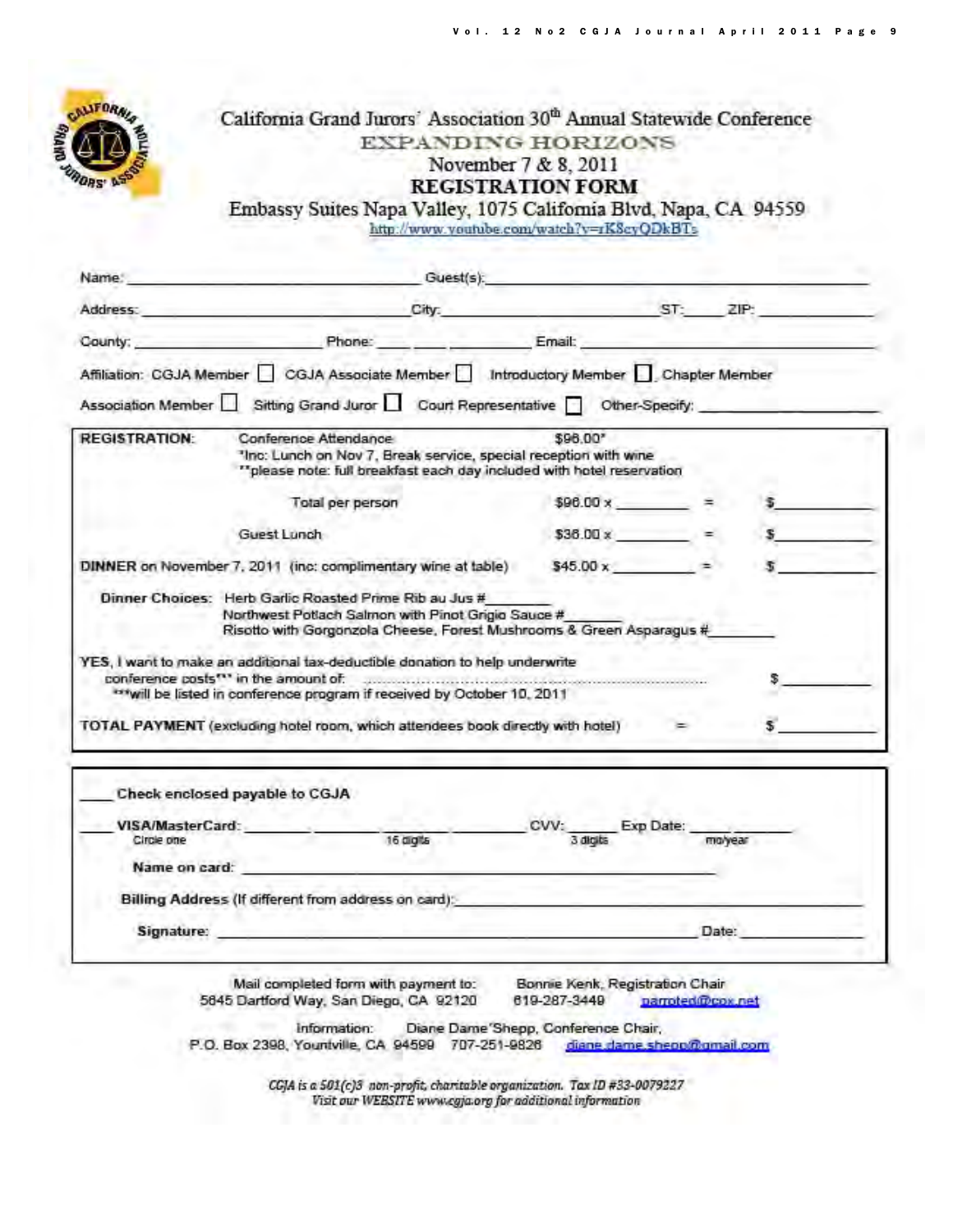## CGJA 30th Annual Conference 2011 Expanding Horizons

#### November 7-8, 2011

The Napa County Chapter of the California Grand Jurors' Association is pleased to issue the official registration form for the 2011 California Grand Jurors' Association 30<sup>th</sup> Annual Statewide Conference titled "Expanding Horizons".

Our Chapter is working to make this the best conference to date. We have arranged for an extra special discount rate for hotel reservations at the Embassy Suites Napa Valley. In addition we have arranged for a discount on your Hertz car rental to get you to the conference. Rates are available from all northern California locations for rental start dates October 31 – November 15, 2011 (this includes airports).

Information on the workshops, panels, featured speakers and local activities outside of the conference to come in fu‐ ture newsletters. However, the most important thing at this moment is as simple as 1,2,3.

- 1. Register NOW for the conference
- 2. Make your reservations NOW at Embassy Suites Napa Valley as room availability is limited

Reserve your discounted car rental (if needed)

Early November is the perfect time to visit the Napa Valley. The wineries are busy with late harvest; art galleries, museums and the theater fall season is in full swing; crisp fall mornings are the perfect time for a round of golf, bicycling through the vineyards or balloon rides above the Valley; and a mid‐day or evening excursion on the Wine Train is a must. Of course you can relax at one of the many spas throughout the Napa Valley. If that is not enough of an en‐ ticement then surely the super discounted hotel rates (available only to you) should be sufficient motivation to regis‐ ter NOW.

See you in November!

Diane Dame´Shepp, Conference Chair

#### **HOTEL RESERVATIONS:**

Embassy Suites Napa Valley, 1075 California Blvd, Napa, CA 94559

Make room reservations directly with the hotel 1-800-EMBASSY or www.napavalley.embassysuites.com or go directly to the hotel webpage for the conference

http://embassysuites.hilton.com/en/es/groups/personalized/N/NAPVLES-CGJ-20111106/index.jhtml?WT.mc\_id=POG

- Mention California Grand Jurors' Association Annual Conference code #CGJ for \$109.00 rate
- Conference rates: \$109.00/night (single or double) good during & post conference Nov 6,7,8,9,10

Reservations must be made by October 17, 2011, otherwise no guarantee of room availability

#### **RENTAL CAR RESERVATIONS:**

The Napa County Chapter of CGJA has made special arrangements with Hertz Rental Cars for a special rate for conference attendees. To reserve your special meeting rates, please provide your CV# to your corporate travel department, or your travel agent, when making reservations. You can also make reservations online at Hertz.com or call Hertz directly:

•In the U.S. and Canada: 1-800-654-2240 •Other: 1-405-749-4434

At the time of reservation, the meeting rates will be automatically compared to other Hertz rates and you'll be quoted the best comparable rate available.

> *California Grand Jury Association Statewide Meeting Napa, CA November 6-8, 2011 CV# 022Q4954*

**Rates available from all northern California locations for rental start dates Oct. 31 – Nov. 15, 2011**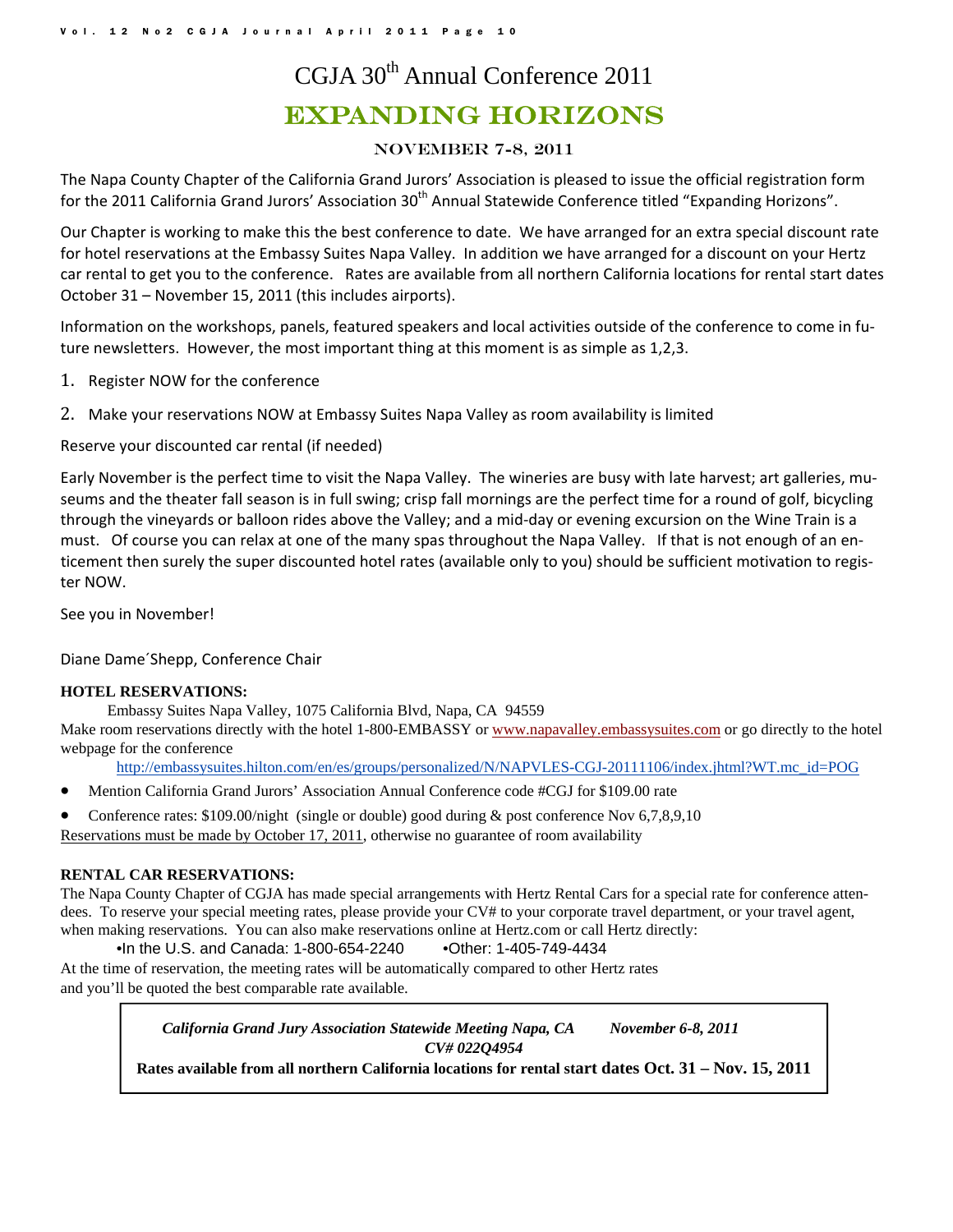#### CGJA Officers

President **Keath North**  P.O. Box 740 Loleta, CA 95551 916-471-6500 : president@cgja.org

Vice President **Dan Mufson** 1877 Atlas Peak Road Napa, CA 84558 707-255-4030 dan@apotherx.com

**Secretary Joann Landi** 178 South Palomar Drive Redwood City, CA 94062 650-365-4184 joannelandi@aol.com

#### **What do 25 Former Jurors Talk About When They Get Together?**

#### *By Beate Boultinghouse, President, San Francisco Chapter*

Exciting things are happening in Southern California and in the north country. Meredith Avery (San Diego) is spearheading a gathering for chapters in the south scheduled for May 21, 2011. Several members are combining forces to do the same for CGJA members in Northern California. This is such a valuable experience. The amount of information that is shared is invaluable to making us all better than we already are both on an individual member basis and as individual chapters.

On February 25, the Bay Area enjoyed its *third* regional CGJA get together. The morning discussion was around how the courts and CGJA chapters interface. The CEO of Marin County, Kim Turner, was the guest speaker.

Kim opened by saying that what grand juries do is very important. She serves as a member of the California Judicial Council which sets policy for the court system. She spoke about the workings of the courts; an entity which cannot be examined by grand juries. She praised the accomplishments of former Chief Justice George on bringing the judicial branch into the 21<sup>st</sup> century. The new Chief Justice Tani Cantil-Sakauye is in the midst of a steep learning curve.

The information Kim presented was invaluable in our understanding of the court system and will be reported on more extensively in a future issue.

Beate Boultinghouse then talked about the relationship the San Francisco Chapter of the CGJA has with the court. Two-way, open communication is one of the most important things for any relationship, and that applies to this one as well.

Beate said that she meets with the supervising judge to keep her apprised of what the Chapter does, its accomplishments, and its forward plans. She presents a budget proposal for the Chapter and asks what the

Chapter can do for the court. She also meets with the Court CEO biannually. Two years ago San Francisco printed a *Gazette* covering reports issued that year and it was inserted in the San Francisco Examiner as described in a separate article in this issue. This turned out to be such a good recruitment tool, that the Court agreed to fund its publication for a second year. She said that since the Chapter was formed in 2004 it is her understanding that the chapter has always received some level of support from the Court.

During the afternoon session of the meeting, a panel with representatives from Marin and San Francisco discussed their programs for interviewing prospective jurors. CGJA chapter members conduct the interviews in a prescribed manner to be able to share their recorded impressions of candidates with the judges who ultimately make the final decision as to which applicants will be jurors for the upcoming terms. This process makes a timely process less burdensome for the judges. It allows a face to face meeting with candidates to inform them of the commitment they will make for a year. Interviewers are able to assess the credentials of an applicant and advise the judges with better information than a simple application can do.

Overall the outcome seems to be that jurors are better prepared and informed and the court values the assistance. It is also a rewarding experience for the interviewers. If you wish to know more about these programs, feel free to contact me at beateb4@aol.com.

The next Bay Area Regional Meeting will be held May 14, 2011. The timely topic will be the state training program and individual county orientations. If you are interested in attending, you may contact me at beateb4@aol.com and I will send you the registration form and meeting details.

#### **Sonoma Chapter picks New President**

**Congratulations to Rich Klein, new President of the Sonoma Chapter. Rich can be reached through kleinmain@gmail.com.** 

**Treasurer Dianne Hoffman**  14142 Baker Street Westminster, CA92683 714-892-5557 cgjamailbox@yahoo.com

#### CGJA Directors

#### *North*

**Marsha Caranci,** Shasta caranci@aol.com

**Keath North,** Humboldt Krn48@aol.com

#### **Darrel Petersen,** Humboldt dakotadp@gmail.com

**Mac Small,** Nevada fmacsmall@mac.com

#### *Central*

**Beate Boultinghouse**, San Francisco beateb4@aol.com

**Karin Hern**, Marin Karin.hern@sbcglobal.net

**Joann Landi** San Mateo Joannelandi@aol.com

> **Dan Mufson,** Napa dan@apotherx.com

**William Trautman, Napa** trautman17@sbcglobal.net

#### *South*

**Dianne Hoffman**, Orange cgjamailbox@yahoo.com

**Jerry Lewi**, Ventura cgjaprguy@roadrunner.com

**Anthony Noce**, Kern cgjaguy@yahoo.com